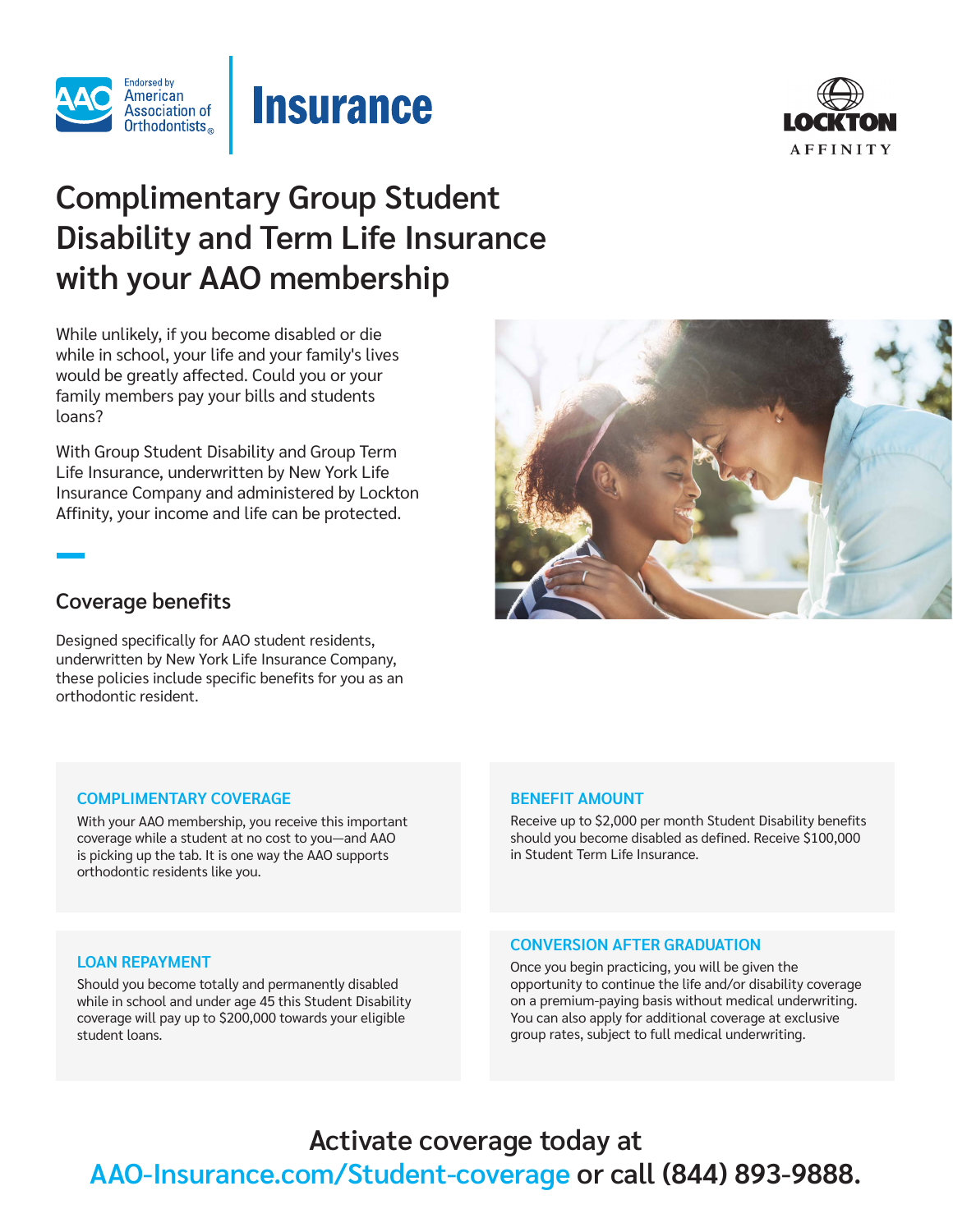## Frequently asked questions



#### **What does Student Disability and Term Life Insurance cost?**

As a student member of AAO, there is no cost to you. Paying for this coverage is one way the AAO supports orthodontic residents like you.

#### **What is the waiting period?**

Under the Student Disability Insurance, a waiting period is the number of consecutive days you must be totally disabled by illness or injury before benefits begin. This coverage has a 90-day waiting period.

#### **How is a disability defined?**

This coverage provides benefits if a covered injury or illness prevents you from doing the responsibilities of an orthodontic student and you are not engaged in any occupation for pay profit.

### **View more frequently asked questions and apply for other coverage at AAO-Insurance.com/Student-coverage or (844) 893-9888.**

The AAO-Endorsed Insurance Program is administered by Lockton Affinity, LLC d/b/a Lockton Affinity Insurance Brokers LLC, Affinity Administrator Services, LLC in California Insurance License Number 0795478, in Arizona Insurance License Number 1800004362 and in Arkansas Insurance License Number 100108685. Coverage may not be available in all states and is subject to actual policy terms and conditions. Policy benefits are the sole obligation of the issuing insurance company. American Association of Orthodontists (AAO) will receive a royalty fee for the licensing of its name and trademarks as part of the insurance program offered to the extent permitted by applicable law.

Lockton Affinity, LLC | PO Box 410679 | Kansas City, MO 64141 | (844) 893-9888 | Info@AAO-Insurance.com

New York Life Insurance Company is licensed/authorized to transact business in all of the 50 United States, the District of Columbia, Puerto Rico and Canada. However, not all group policies it underwrites are available in all jurisdictions. Please check the detail sections for current availability. New York Life Insurance Company's state of domicile is New York, and NAIC ID is #66915.